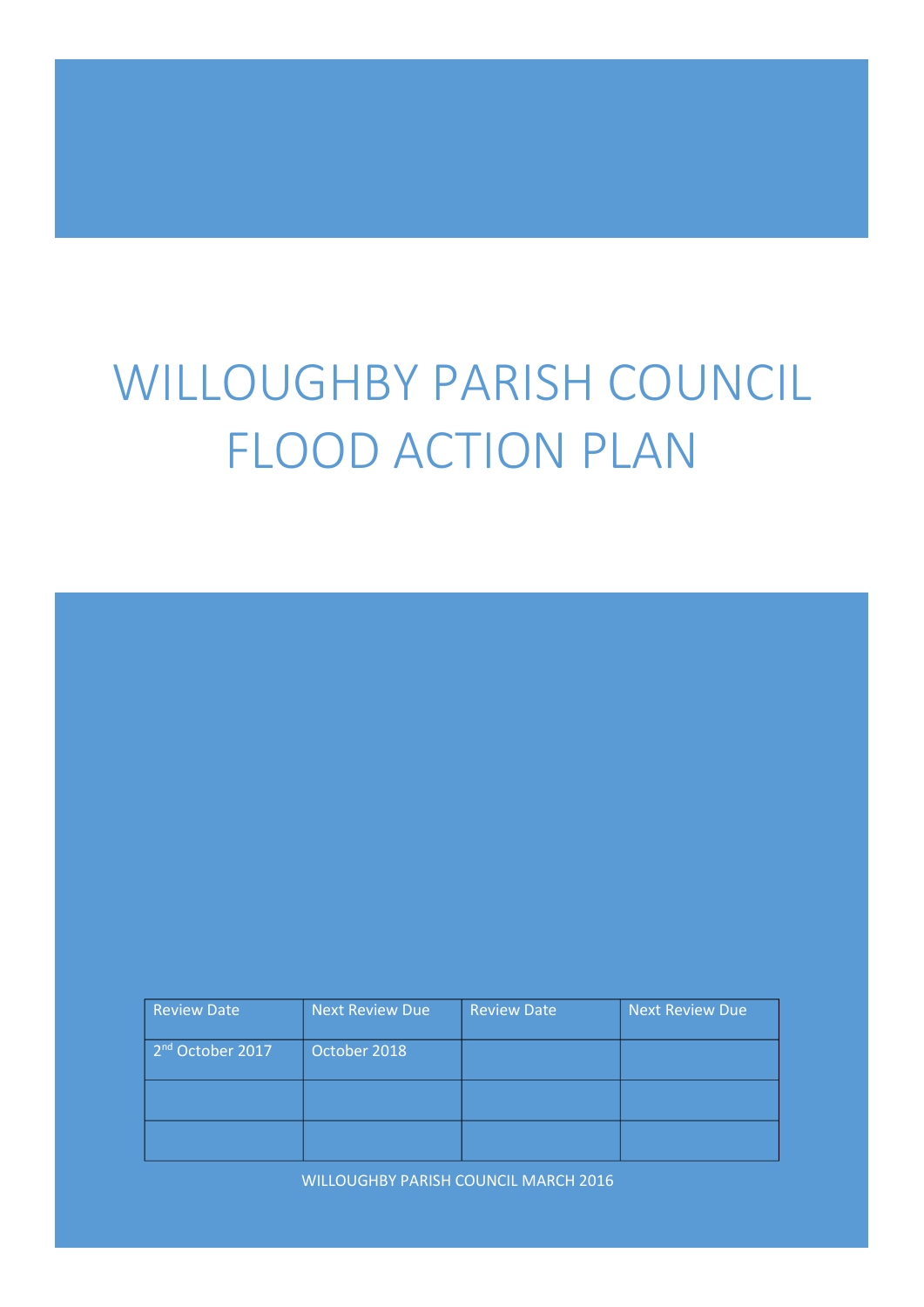#### **WILLOUGHBY PARISH COUNCIL FLOOD ACTION PLAN (March 2016)**

This Flood Plan has been created so that, in the event of flooding in the village of Willoughby, there is a clear understanding of the roles and responsibilities of the various support agencies, and a list of contacts should residents require help in the event of an emergency. Ideally, it should be read in conjunction with the Willoughby Parish Council Emergency Plan.

#### **Appendices:**

List of Parish / Local Councillors

Flowchart for contacts in an emergency

Who does what during a flood

Large Scale Map of Willoughby

Map showing route of brooks and streams affecting the area

The plan has been drawn up under the auspices of the Parish Council, with help from representatives in the community who could be called upon to provide assistance. A key element is the appointment of "Councillors/Area wardens" who would be the main contact for each limited geographical area, who would co-ordinate local needs (e.g. provision of sandbags, assistance for the elderly, etc.) and report to the overall Flood Coordinator. Please see attached for contact names and telephone numbers.

#### **1. FLOOD RISK AREAS:**

A map is attached to this document. This identifies potential risk areas, as identified by the Environment Agency and the Willoughby Flood Action Committee

#### **2. POSSIBLE FLOOD CAUSES, THEIR PREVENTION, AND ACTION TO BE TAKEN IN THE EVENT OF AN EMERGENCY:**

#### 2.1. Blockage or Collapse of a culvert

To prevent a blockage occurring, the riparian owner (Rugby Borough Council) should monitor the culverts and bridges, and clear them of any accumulating debris if they can, with the help, if necessary, of the Environment Agency.

Note that this is particularly important all along the brook at a time of prolonged or torrential rainfall, when one of the coordinators identified in the Appendices should be informed as soon as possible of any accumulation of debris that could either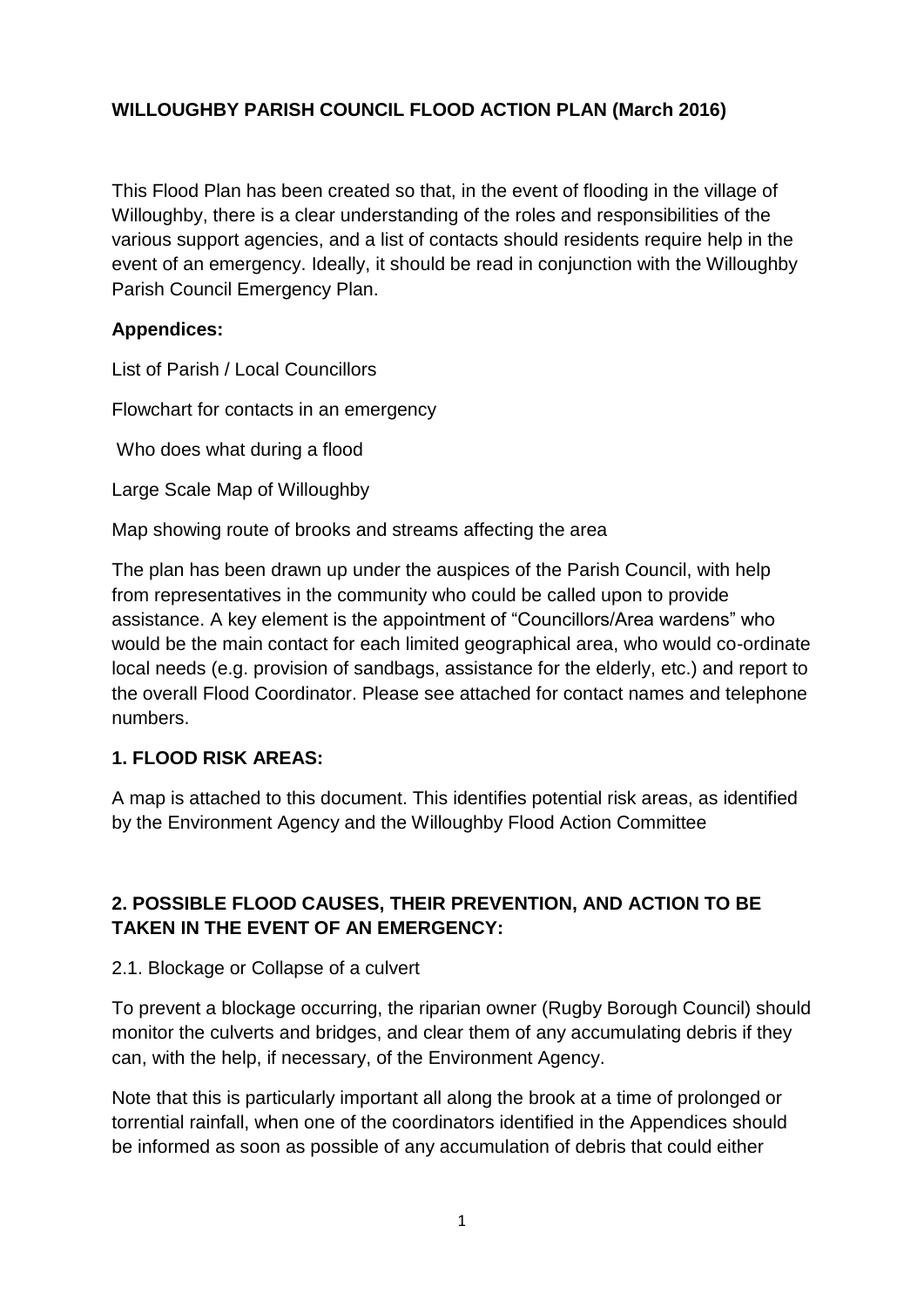block one of the culverts or bridges, or float onwards and cause problems further downstream.

2.2. Prolonged rainfall threatens or overloads a culvert or a bridge

One of the coordinators identified in the Appendix will arrange to receive the Environment Agency's Floodline Warnings, so that they are alerted to monitor the situation, either themselves or through "community emergency wardens"; this includes watching for debris being brought downstream by rising water levels. The Environment Agency has Flood warning messages on their website. Each Parish Emergency Co-ordinator should sign up to receive flood warning messages by contacting Floodline on 0845 988 1188, this is free of charge.

## **3. LOCAL FLOOD ACTIONS:**

3.1. With careful planning, local flood action can reduce, or possibly reduce, the impact of flooding. Sensible precautions should be taken to avoid risk to life by rising flood waters, and exposure to health risks, for instance due to pollution of the foul sewer system. It is the responsibility of individual householders to take whatever preventive measures they consider necessary to avoid damage to their property in the event of a flood. Local action could include placing of plastic sheeting and boarding across openings; blocking air bricks; laying of sandbag walls or temporary defence systems, and moving valuable or perishable items (including insurance policies and other personal documents) upstairs or otherwise out of reach. A series of advisory leaflets may be obtained from the Environment Agency.

Information is also available on the Environment Agency website www.environmentagency.gov.uk/subjects/flood.

#### 3.2. Property Owners

• When you renew your insurance policy each year, ensure that it is adequate for flood damage.

- Move to a safe area if life at risk
- Prevent water from entering property if possible
- Switch off electricity and gas supplies at mains
- Move valuable possessions above areas liable to be flooded
- Move vehicles to higher ground, but in a place which is unlikely to hinder emergency vehicles or be a nuisance to local residents.
- For more information see

http://www.environmentagency.gov.uk/homeandleisure/floods/31626.aspx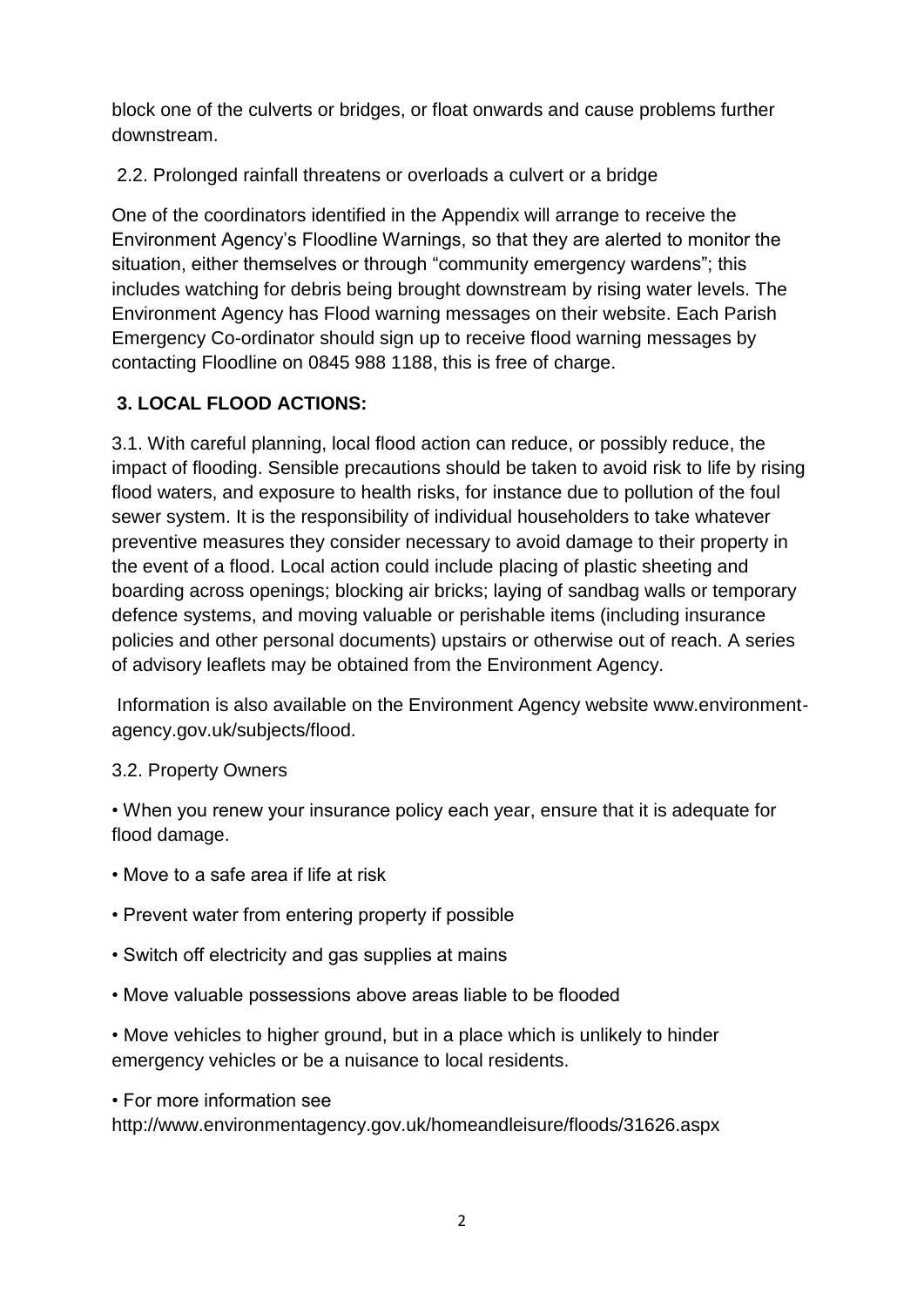## **4. FLOOD WARNINGS:**

4.1 The Environment Agency's Local Flood Warning Plans provide details of flood warning arrangements for specific areas. However, we understand that at present this is restricted to only where automatic sensors have been installed. The EA will issue Flood Watch messages from these when

- flooding of low-lying land is expected;
- Flood Warnings when flooding of homes and businesses is expected;
- Severe warnings when there is extreme danger to life and property; and
- All-Clear messages when earlier warnings are no longer in force in the area.

Residents can register to receive flood warnings by contacting Floodline or by visiting the Environment Agency website.

4.2 During a flood, information is available from the Environment Agency's web-site: http://www.environment-agency.gov.uk/homeandleisure/floods/default.aspx or the Environment Agency's overall Floodline service: 0845 988 1188.

Floodline uses Quick-Dial numbers to speed up access to local flood information, related to geographic areas. The quick-dial numbers for the Willoughby area are 0524614 & 0524341

## **5. FLOOD TRIGGERS:**

Following periods of heavy rain it will be necessary to monitor the level of the brook.

When the EA has indicated imminent floods there will need to be consideration given to assisting vulnerable groups to undertake tasks like moving valuables to higher levels etc.

5.1. Flood action should automatically be triggered by the Environment Agency, but would additionally be triggered by one of the Coordinators in consultation with other members of the Parish Council and the Flood Action Group, based on information they may have received

5.2 Whilst EA are now responsible they do not currently have the technical facilities in place to provide automatic warnings. Until this situation is rectified, the following triggers will need to be adopted locally, when the water level rises:-

5.3. Residents in known areas of flooding will need to be especially vigilant and trigger the alarm, through their coordinator, when water threatens their properties. However, without any obvious current flood alleviation routes, action may be limited to individual damage limitation.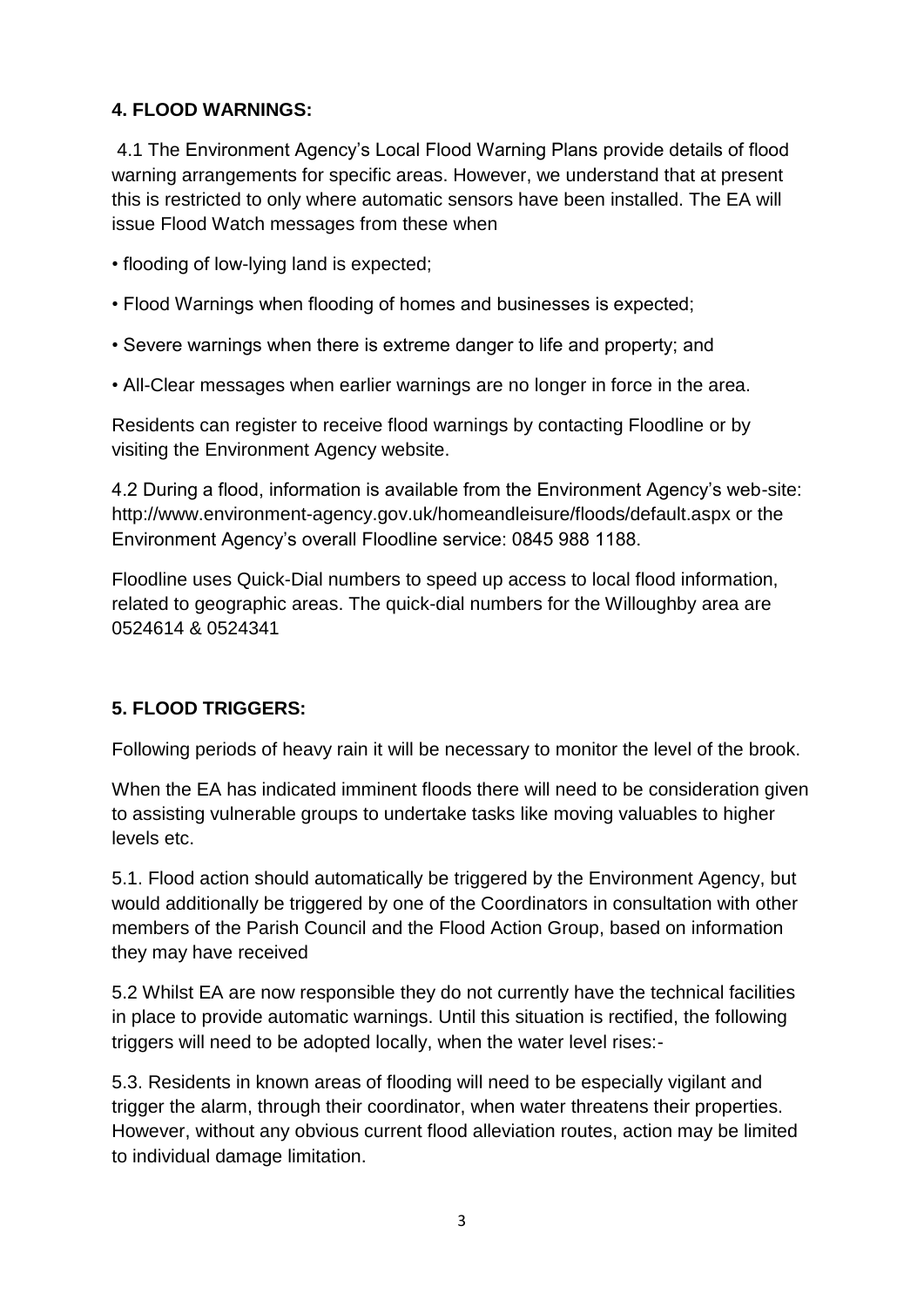#### **WHO DOES WHAT DURING A FLOOD**

#### **Environment Agency**

- Issue Flood Warnings
- Receive and record details of flooding incidents
- Monitor the situation and advise other organisations

• Deal with emergency repairs and blockages on main rivers, arterial watercourses in Willoughby and own structures

- Respond to pollution incidents
- Advise on waste disposal issues

• Issue warnings when there is a risk of flooding occurring; alerting those who have registered, in areas where the service can be provided.

#### **County Council**

- Co-ordinate emergency arrangements
- Maintain safe conditions on the roads
- Put flood warning signs on the highway
- Organise road closures and traffic diversions

• Clear blockages on highway drainage systems - blocked road channels and gully gratings, storm debris

• May take action to protect property from flooding by water from the highway where there is a failure of the highway drainage system

• Assist with providing transport for evacuees to rest centres.

#### **Borough/District Council**

- Co-ordinating role for own area
- Flood warning dissemination (by local agreement with Environment Agency)

• Emergency assistance (Civil Contingencies Act 2004) — Provide sandbags to houses at imminent danger of flooding

• Clear blocked watercourses (Land Drainage Act powers) NB Arterial watercourses in Willoughby are managed by the Environment Agency

- Environmental health issues pollution
- Blocked road channels and gully gratings routine street cleaning only.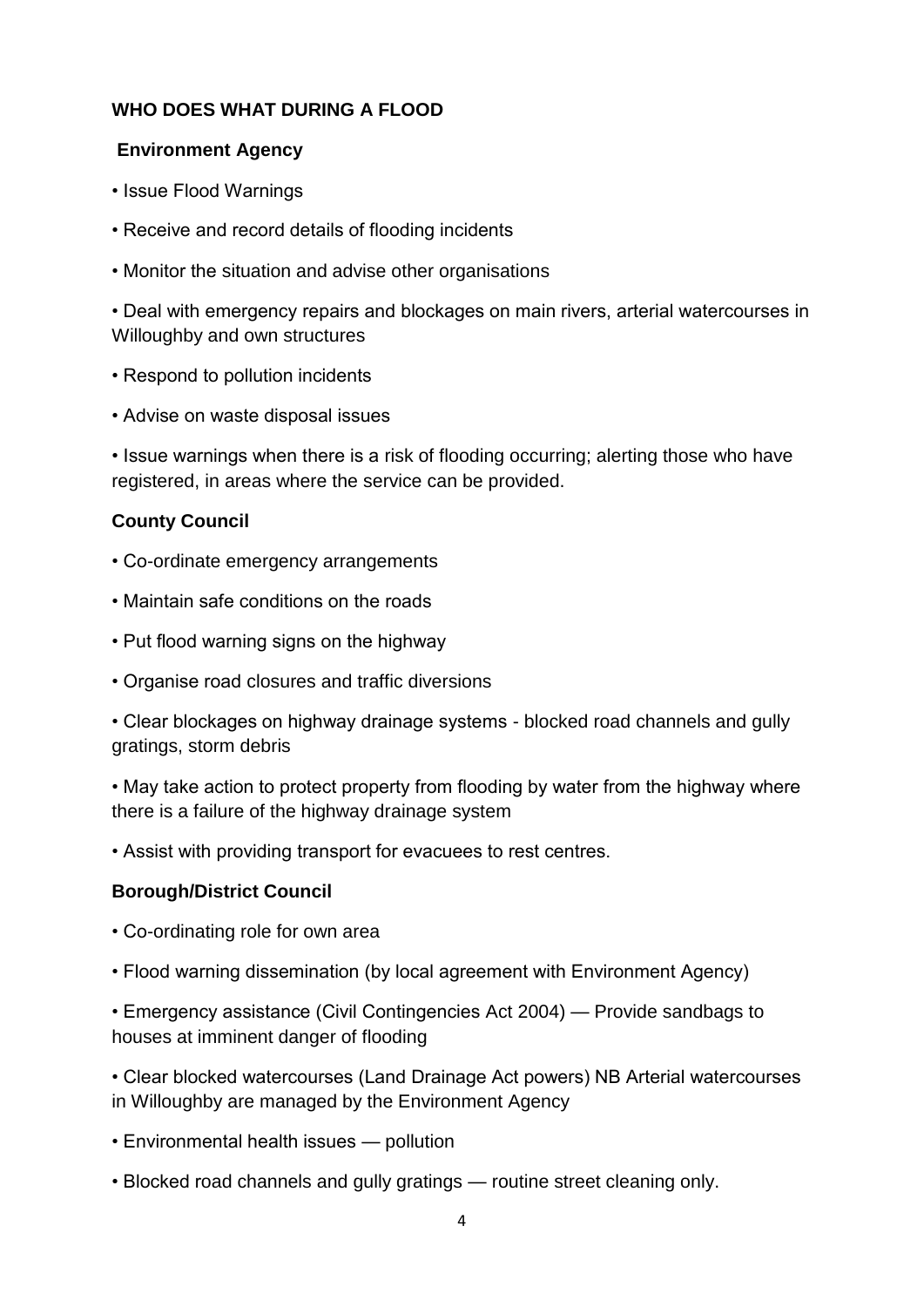- Emergency planning support groups
- Waste and debris removal

#### **Parish Council**

• Flood warning dissemination (by local agreement with Environment Agency)

#### **Fire and Rescue Service**

- Rescue
- Respond to all emergency incidents as required

• Assist the populace where a need is identified and the use of Fire Service personnel and equipment is relevant

#### **Water Companies**

- Emergency over pumping or tankering at pumping stations
- Clearing blockages in public sewers

• May take action to protect property from flooding by water from the public water mains or discharges from the public sewerage systems

#### **Electricity, Gas and Telecommunication Companies**

• Attend to emergencies relating to their service at properties putting life at risk as a result of flooding

• Attend to flooding emergencies at their own serviced installations

Large Industrial Companies

- Protect own premises and installations
- Source of resources which could be hired

#### **Property Owners**

- Move to a safe area if life at risk
- Prevent water from entering property if possible
- Switch off electricity and gas supplies at mains
- Move valuable possessions above areas liable to be flooded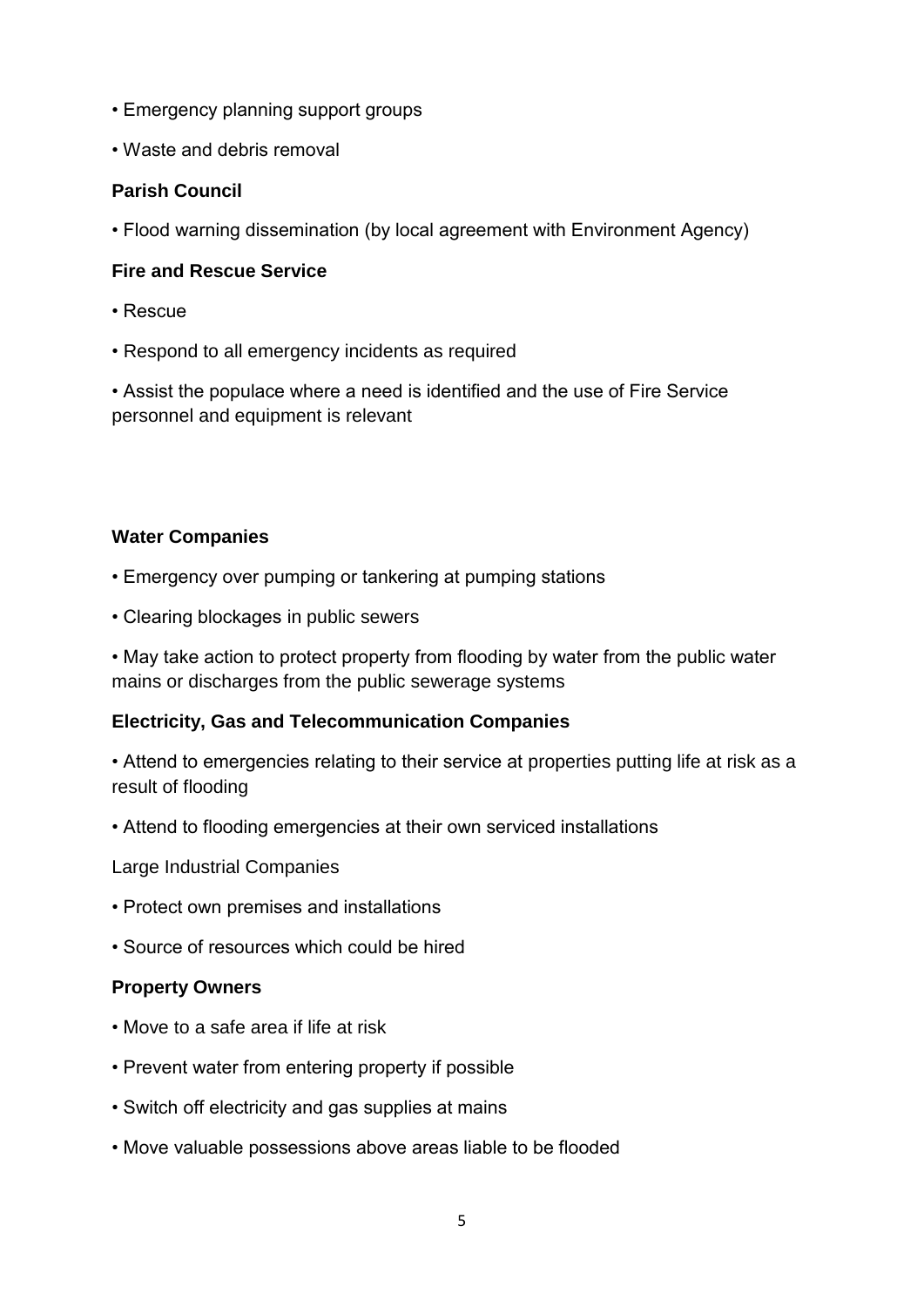- Consider developing flood plans, moving their vehicles to a higher level
- Call 999 if there is a need to be evacuated

• Only switch on gas and electricity if the property is not flooded and it is safe to do so

• Collect together essential items such as medication, blankets, baby food, nappies, torch and batteries, bottled water and food when there is a risk of flooding.

## **RESPONSE FLOWCHART - COMMUNICATIONS PROCEDURE.**

The flowchart below shows the contact points necessary in the event of an emergency.

Localised flooding: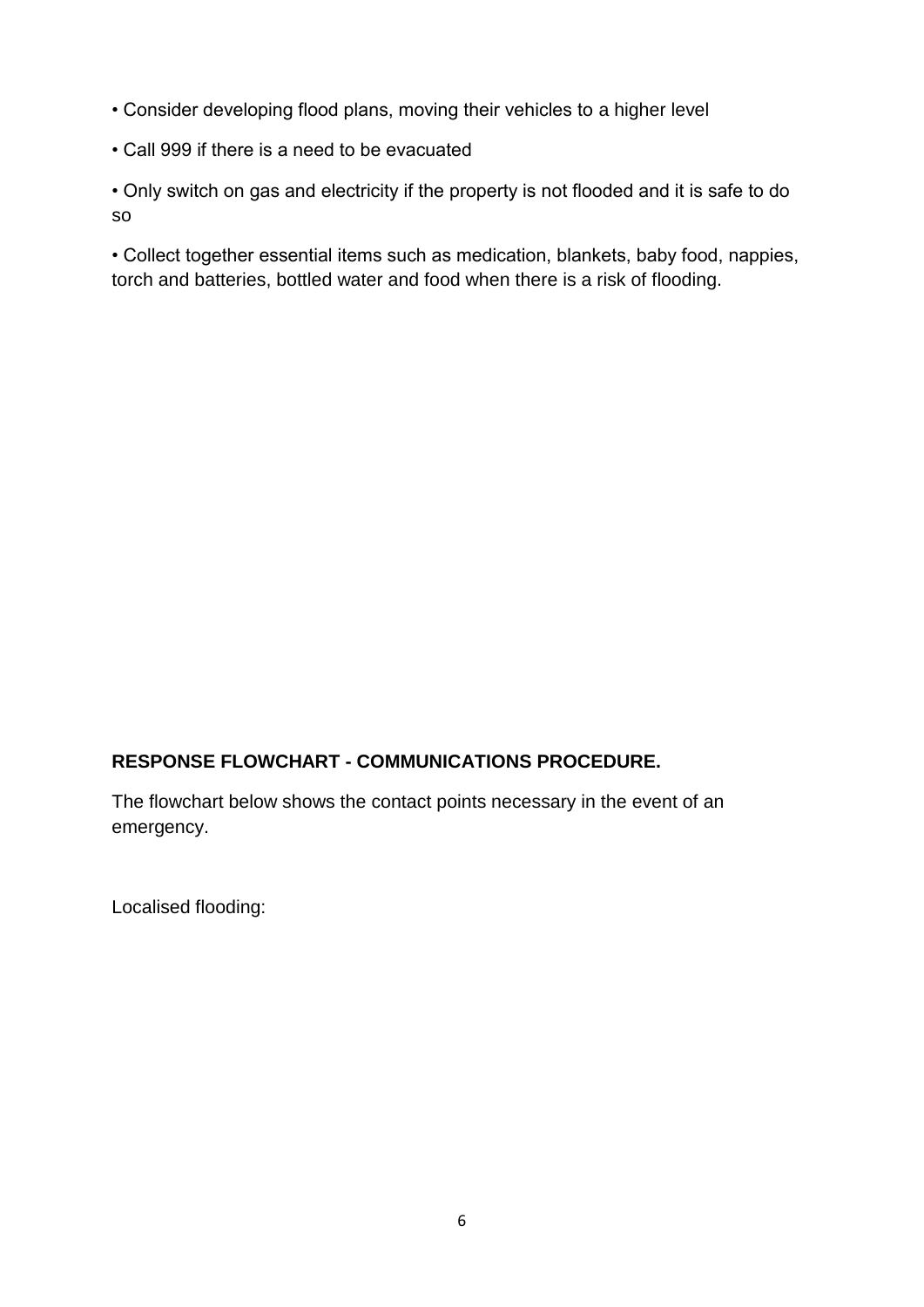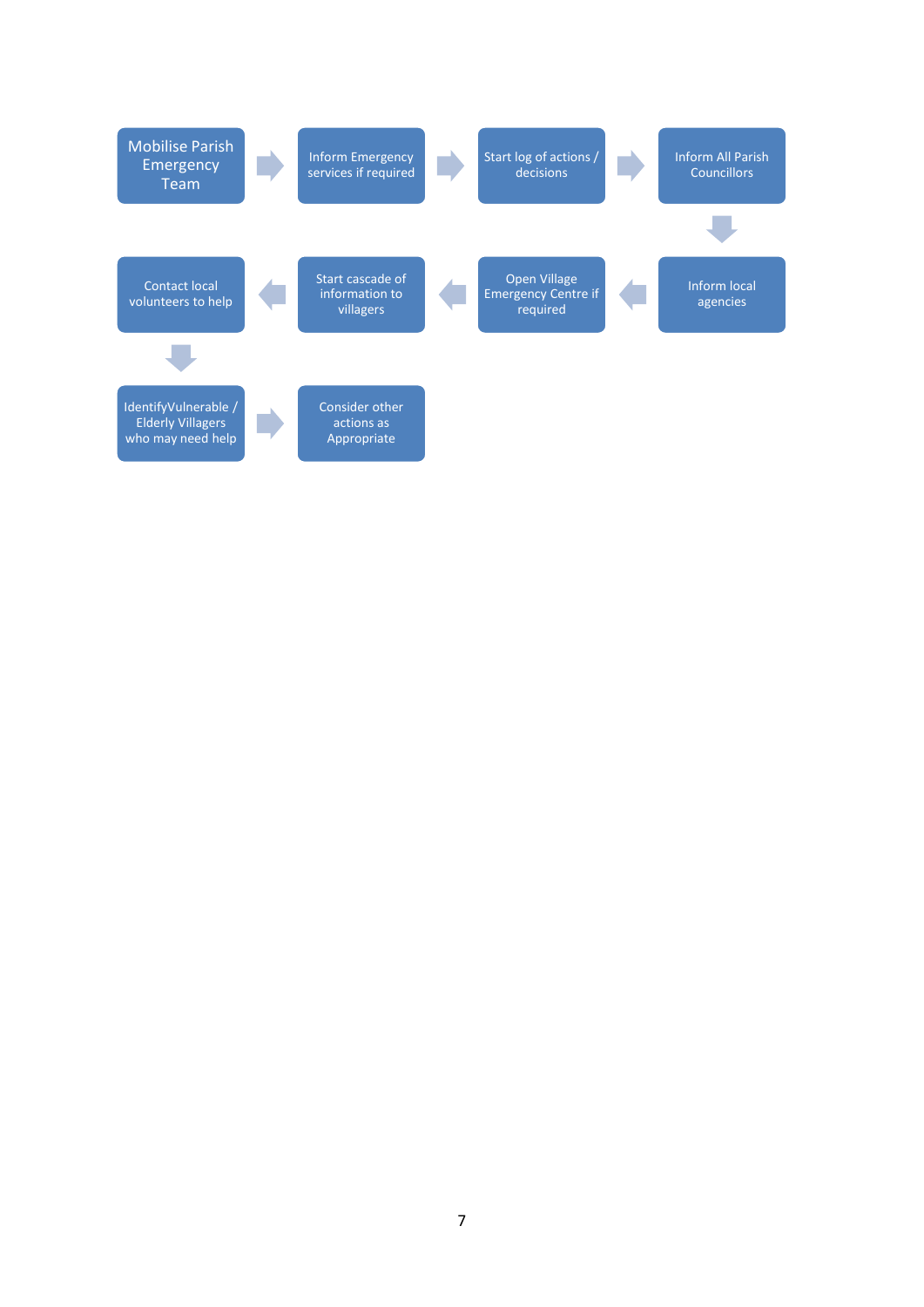#### **APPENDIX 1**

## **WILLOUGHBY PARISH COUNCILLORS and CLERK (March 2016)**

| Name                   | <b>Address</b>                            | Phone numbers  |
|------------------------|-------------------------------------------|----------------|
|                        |                                           |                |
|                        |                                           |                |
| Mike Thomas (Chair)    | Church View, Lower St,                    | 01788 891338 / |
|                        | Willoughby                                | 07970886413    |
|                        |                                           |                |
| Dennis Neville (Clerk) | The Stumps, 5 Brooks Close,<br>Willoughby | 01788 890710   |
|                        |                                           |                |
| <b>Ben Hallam</b>      | The Firs, 31 Main Street,                 | 01788 891178   |
|                        | Willoughby                                |                |
|                        |                                           |                |
| Alan Belgrove          | 6, Magdalen Road, Willoughby              | 01788 890416 / |
|                        |                                           | 07943336575    |
|                        |                                           |                |
| Ant Ray                | Barberry Cottage, 1 Lower                 | 01788 891317 / |
|                        | Street, Willoughby                        | 07711502854    |
|                        |                                           |                |
| <b>Rachel Settle</b>   | Rosebud Cottage, 3 Lower St,              | 01788 890724 / |
|                        | Willoughby                                | 07885501551    |

#### **WILLOUGHBY FLOOD ACTION GROUP**

| Name                 | Address                                   | <b>Phone numbers</b> |
|----------------------|-------------------------------------------|----------------------|
|                      |                                           |                      |
| Mike Thomas (Chair)  | Church View, Lower Street                 | 01788 891338         |
|                      |                                           |                      |
| <b>Rachel Settle</b> | Rosebud Cottage, 3 Lower<br><b>Street</b> | 01788 890724         |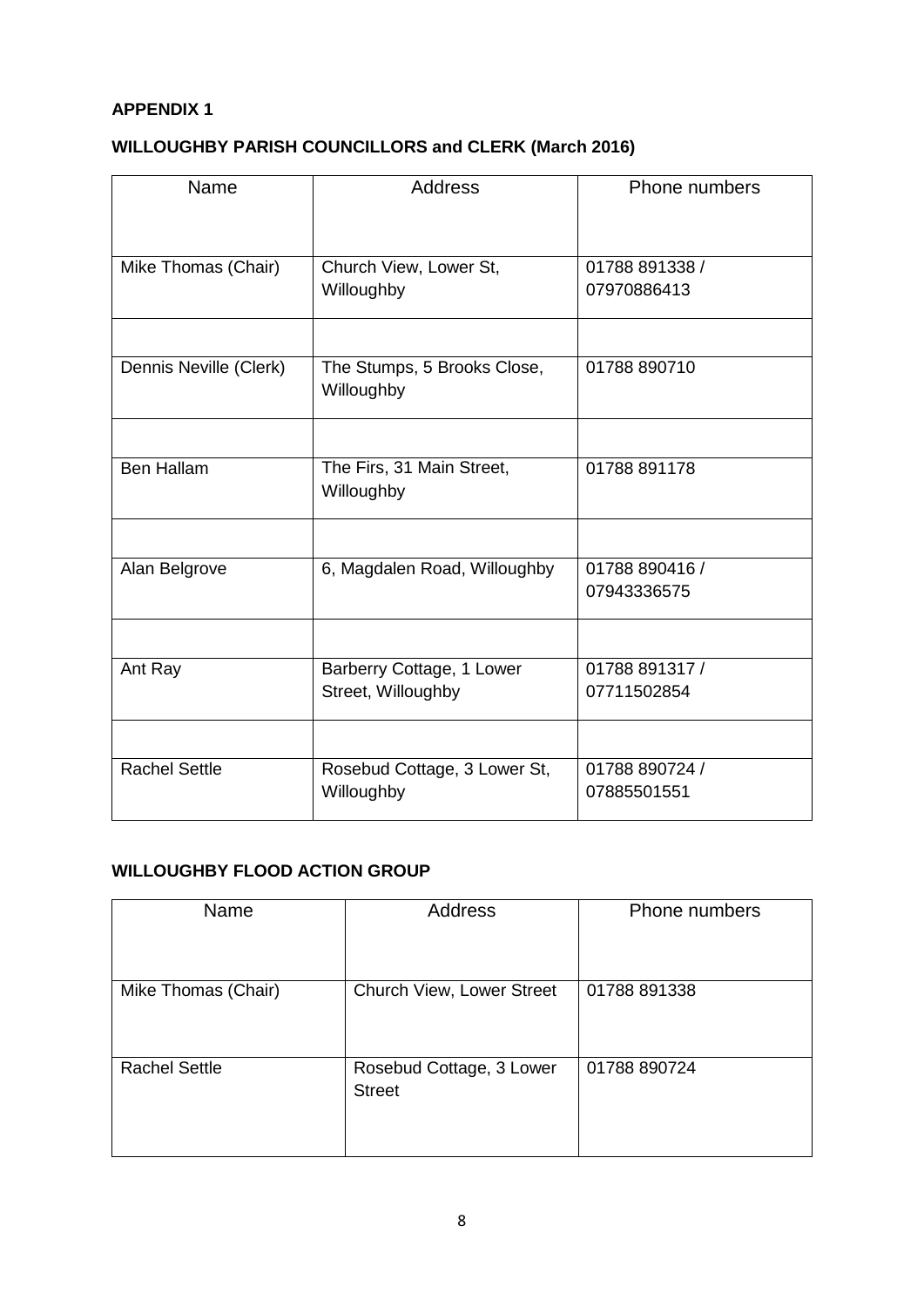| Linda Belgrove           | 6, Magdalen Road                           | 01788 890416 |
|--------------------------|--------------------------------------------|--------------|
| Phil Cox                 | Sundell, Moor Lane                         | 01788 891738 |
| <b>Bert Ogle</b>         | Willows, Main Street                       | 01788 890498 |
| Ant Ray                  | Barberry Cottage, 1 Lower<br><b>Street</b> | 01788 891317 |
| <b>Christine Hawkins</b> | Roseberry Dene, Main Street                | 01788 890183 |

| <b>Adjacent Parish Council Clerks</b> |                         |                  |  |  |
|---------------------------------------|-------------------------|------------------|--|--|
| Council                               | <b>Contact Name</b>     | Telephone number |  |  |
| Grandborough                          | Mrs Kay Worrell         | 01788 811605     |  |  |
|                                       |                         |                  |  |  |
| Wolfhamcote                           | Ms Julie Plackett-Smith | 01788 891250     |  |  |
|                                       |                         |                  |  |  |
| <b>Barby</b>                          | Mrs Catherine Camp      | 01788 891184     |  |  |

#### **Key Risk Areas**

| <b>Source</b>                                                                 | Area                                     | <b>At Risk</b>                                                | <b>Potential Impact</b>                                                   |
|-------------------------------------------------------------------------------|------------------------------------------|---------------------------------------------------------------|---------------------------------------------------------------------------|
| Brook running along<br>Main Street and run-<br>off from surrounding<br>fields | Main Street, Moor<br>Lane & Lower Street | Access road through<br>Willoughby to<br>neighbouring villages | Limited access to the<br>village<br>No access to<br>neighbouring villages |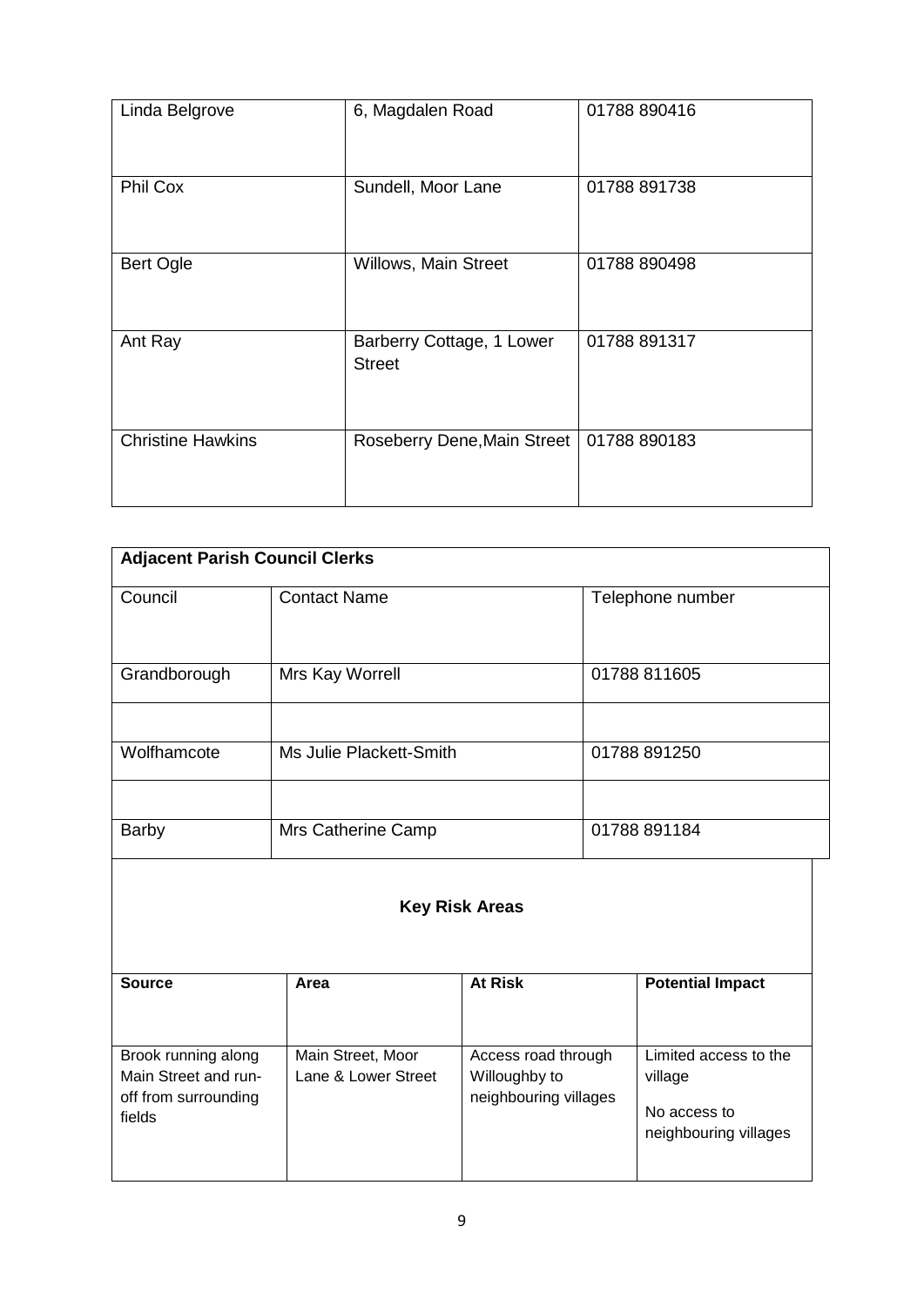|                      |                                | Residential properties<br>on Main Street / Lower<br>Street and Moor Lane | Flooding to residential<br>properties        |
|----------------------|--------------------------------|--------------------------------------------------------------------------|----------------------------------------------|
|                      |                                | The Rose Inn                                                             | No access for vehicles                       |
| Pond on Lower Street | Lower Street & Brooks<br>Close | Residential properties<br>on Lower Street &<br><b>Brooks Close</b>       | Flooding threat to<br>residential properties |

| <b>Local Actions</b> |                                  |                                                     |                                    |  |  |
|----------------------|----------------------------------|-----------------------------------------------------|------------------------------------|--|--|
|                      |                                  |                                                     |                                    |  |  |
|                      |                                  |                                                     |                                    |  |  |
|                      | <b>Trigger</b>                   | <b>Action</b>                                       | <b>Responsibility</b>              |  |  |
|                      |                                  |                                                     |                                    |  |  |
| <b>Before</b>        | Issue flood alert                | Monitor local conditions &                          | Parish Council / Flood             |  |  |
|                      |                                  | forecasts                                           | Action group                       |  |  |
|                      |                                  |                                                     |                                    |  |  |
|                      | Flood warning issued             | Assist of property level<br>protection where needed | Flood Action Group &<br>volunteers |  |  |
|                      |                                  |                                                     |                                    |  |  |
|                      |                                  |                                                     |                                    |  |  |
|                      |                                  |                                                     |                                    |  |  |
| <b>During</b>        | Access to village affected by    | Publicise alternative routes                        | Parish Council                     |  |  |
|                      | flood water                      |                                                     |                                    |  |  |
|                      |                                  |                                                     |                                    |  |  |
|                      | Properties likely to be affected | Deploy available resources to                       | Flood Action Group &               |  |  |
|                      | by flood water                   | protect properties                                  | Volunteers                         |  |  |
|                      |                                  |                                                     |                                    |  |  |
|                      |                                  |                                                     |                                    |  |  |
| <b>After</b>         | Flood water receding             | Monitor local forecasts to                          | Parish Council / Flood             |  |  |
|                      |                                  | establish likelihood of further<br>flooding         | <b>Action Group</b>                |  |  |
|                      |                                  |                                                     |                                    |  |  |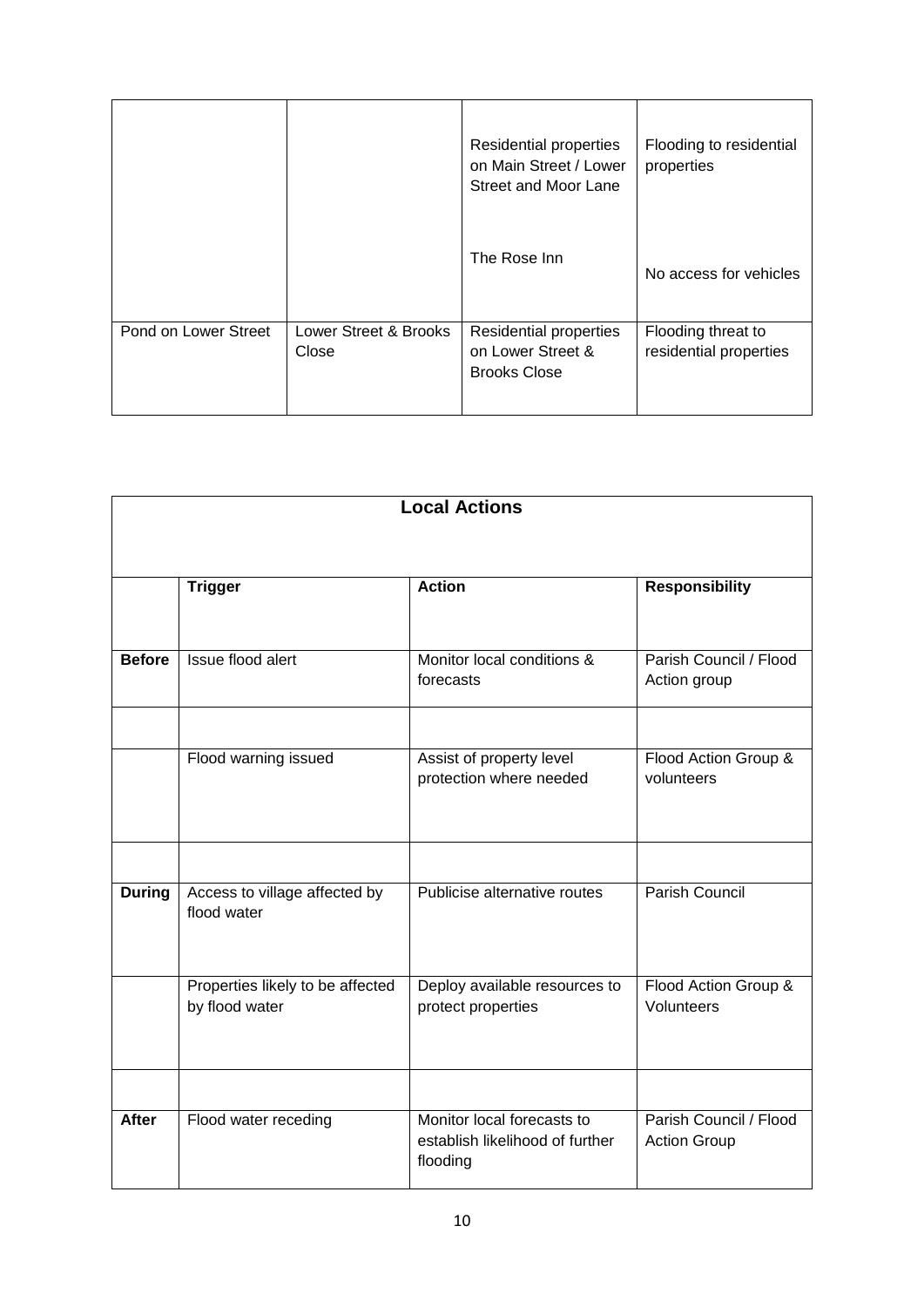| Flood alert no longer in force | Clear debris left by flooding | Flood Action Group &<br><b>Volunteers</b> |
|--------------------------------|-------------------------------|-------------------------------------------|

۳

# **Appendix 2**

| <b>List of Resources - Human Skills</b> |                              |                          |                                  |  |
|-----------------------------------------|------------------------------|--------------------------|----------------------------------|--|
|                                         | <b>Nearest Base</b>          | Telephone number         | Emergencies / 24<br>hour service |  |
| <b>Emergency</b><br><b>Services</b>     |                              |                          |                                  |  |
| Police                                  | Rugby                        |                          | 101 / 999                        |  |
| Fire & Rescue                           | Rugby                        |                          | 999                              |  |
| Ambulance                               | <b>Rugby</b>                 |                          | 999                              |  |
| <b>Doctors &amp; Nurses</b>             |                              |                          |                                  |  |
| Dunchurch<br>Surgery                    | Dunsmore Heath,<br>Dunchurch | 01788 522448 /<br>522400 | As day number                    |  |
|                                         |                              |                          |                                  |  |
| Abbey House<br>Surgery                  | Golding Close,<br>Daventry   | 01327877770              | Out of hours<br>01327 702215     |  |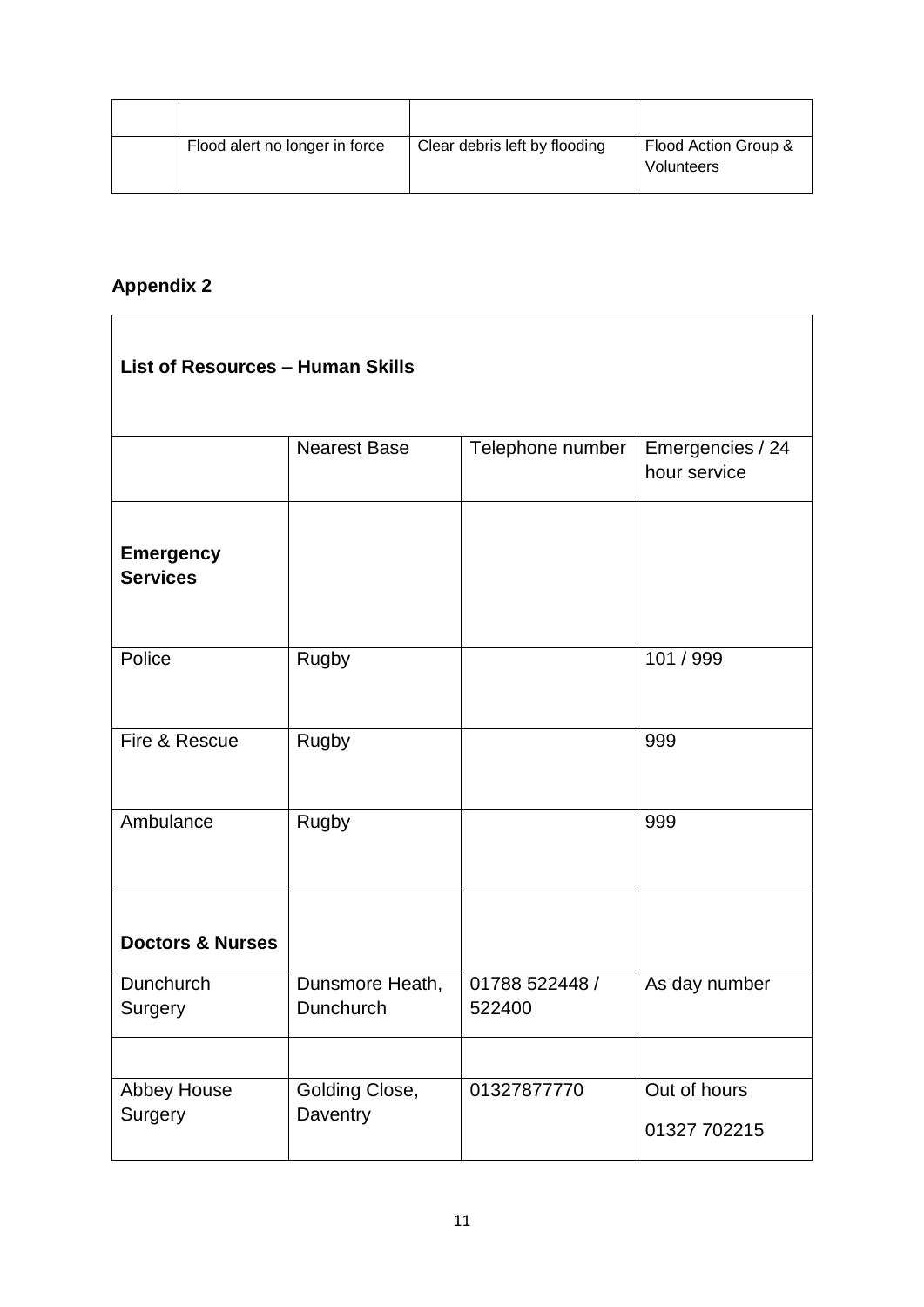| <b>Dentists</b>                          |                           |                                                             |                |
|------------------------------------------|---------------------------|-------------------------------------------------------------|----------------|
| See attached<br>booklet                  |                           |                                                             |                |
| <b>First Aid Training</b>                |                           |                                                             |                |
| St Johns<br>Ambulance                    | Rugby                     | Miss Bradbury<br>07790438574 or<br>Mr Sharp 01788<br>543772 |                |
| <b>Voluntary</b><br><b>Organisations</b> |                           |                                                             |                |
| See attached<br>booklet                  |                           |                                                             |                |
| <b>Pharmacies</b>                        |                           |                                                             |                |
| See attached<br>booklet                  |                           |                                                             |                |
| <b>Vets</b>                              |                           |                                                             |                |
| Rainsbrook<br><b>Veterinary Group</b>    | Crick Road,<br>Hillmorton | 01788 542221                                                | On answerphone |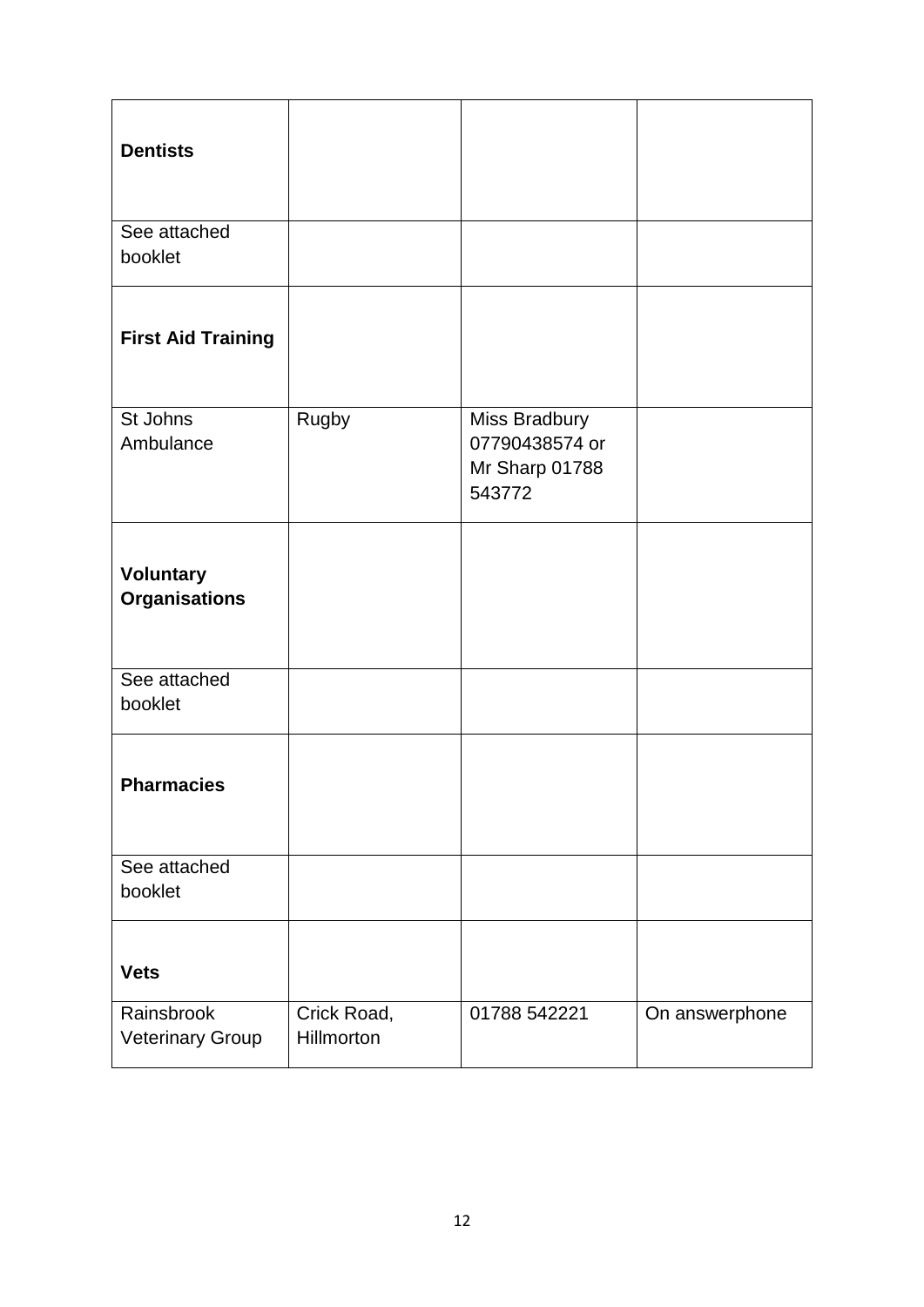# **Appendix 3**

# **List of Resources – Local skills**

| Name                  | <b>Address</b>      | <b>Skills / Occupation</b> | Telephone number |
|-----------------------|---------------------|----------------------------|------------------|
|                       |                     |                            |                  |
| Allan Board           | Magdalen Road       | <b>Builder</b>             | 01788 890405     |
|                       |                     |                            |                  |
| <b>Russell Vessey</b> | Main St             | Carpenter                  | 01788 891336     |
|                       |                     |                            |                  |
| <b>Wayne Truslove</b> | Moor Lane           | Joiner                     |                  |
|                       |                     |                            |                  |
| <b>Tim Settle</b>     | <b>Lower Street</b> | General<br>Maintenance     | 01788 890724     |

# **Appendix 4**

#### **List of Resources - Materials**

| Name                  | <b>Address</b>                             | Supply                                       | Telephone    |
|-----------------------|--------------------------------------------|----------------------------------------------|--------------|
| Plantool              | 4 High March,<br>Daventry NN11<br>4HB      | Plant hire/ Power<br>tools                   | 01327 878711 |
| <b>Travis Perkins</b> | 2 Somers Road,<br>Rugby<br><b>CV22 7DD</b> | As above +<br>building / repair<br>materials | 01788 542171 |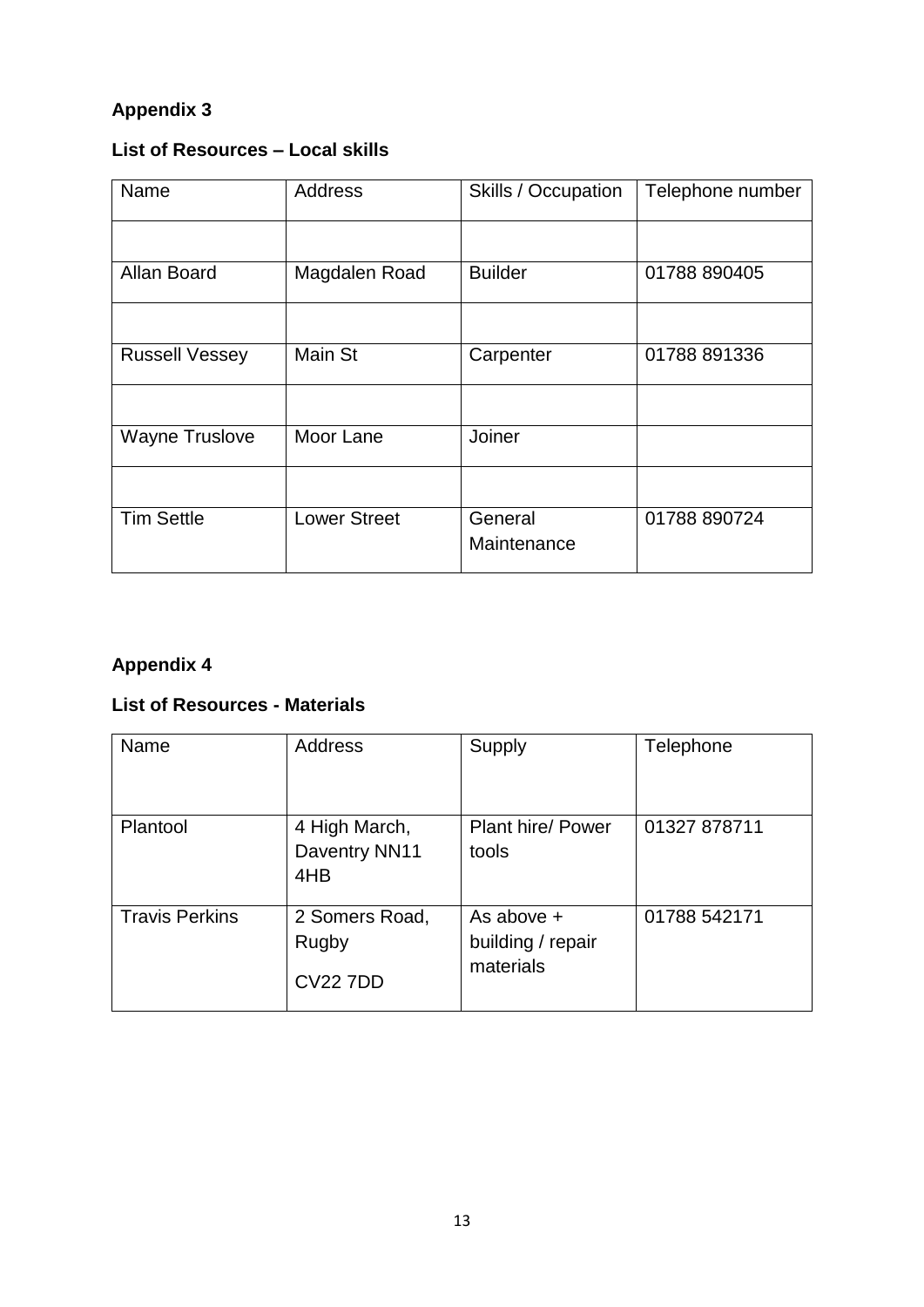## **List of Resources – Useful Premises**

| Location                                                | <b>Type of Premises</b>                                                                                  | Key holder contact details                |
|---------------------------------------------------------|----------------------------------------------------------------------------------------------------------|-------------------------------------------|
| <b>Village Hall</b><br><b>Main Street</b><br>Willoughby | 1 x large hall, I x small<br>hall, 1 x Committee<br>Room. Toilet facilities.<br>Kitchen. Tables & chairs | Mrs B Hallam<br>01788 890003              |
| The Rose Inn<br><b>Main Street</b><br>Willoughby        | Several small rooms with<br>tables & chairs. Kitchen.<br><b>Toilet facilities</b>                        | Rudi & Gillian 01788<br>891180            |
| <b>St Nicholas Church</b>                               | Seating                                                                                                  | <b>Mrs Jackie Gibbard</b><br>01788 891191 |